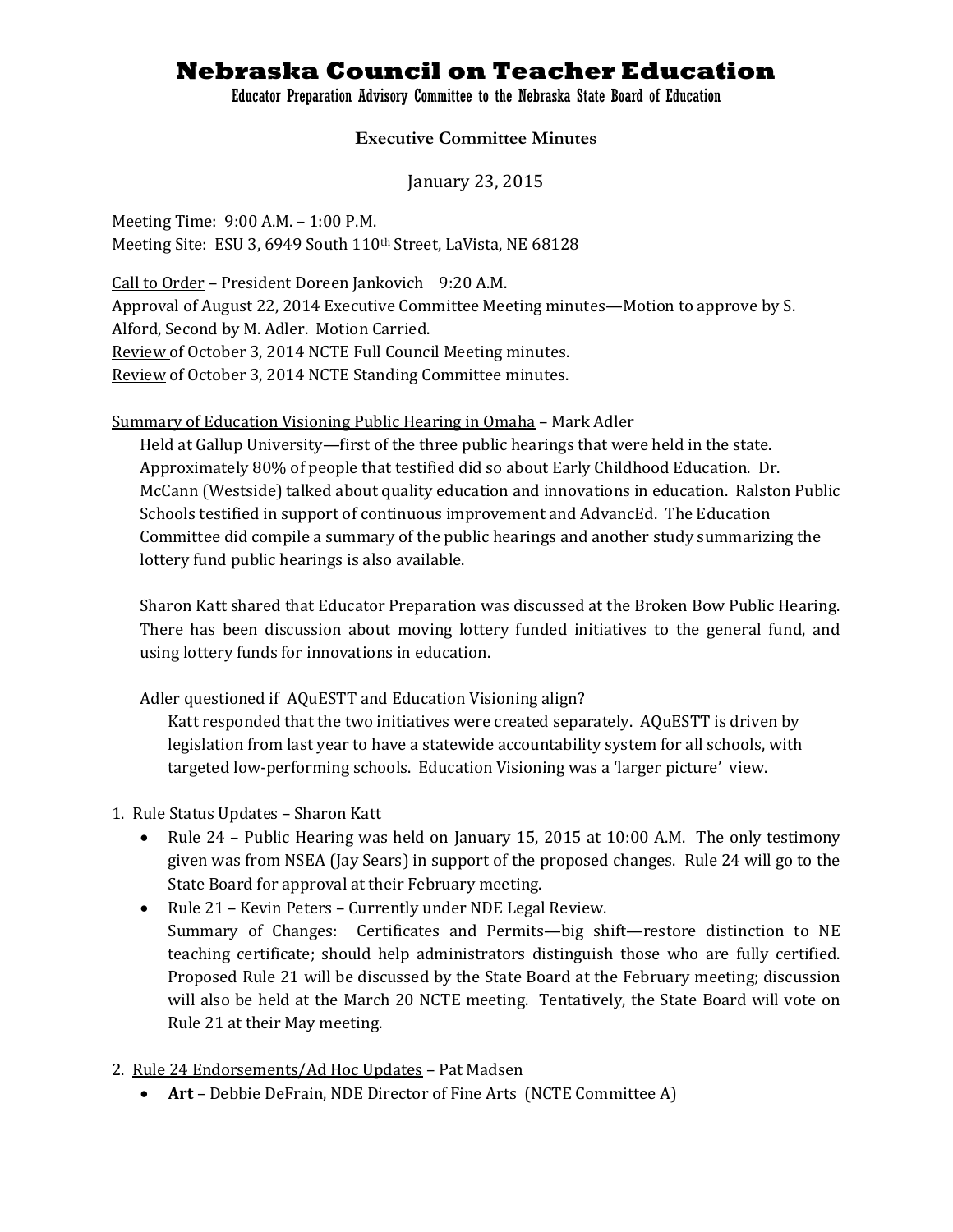Ad hoc committee recommendations:

- Remove the General Art (K-6) subject endorsement and just have one Art field endorsement.
- Grade Level now PK-12; (PK is defined in Rule 24 as 'preschool years for children beginning at age 3 prior to entering kindergarten'.)
- Proposed endorsement is more reflective of Fine Arts standards (which start at K); addresses technology and career tech readiness, as more careers are now available with high school art training; hoping new Fine Arts standards will help more new art teachers remain in state (about 30% leave the state). Professionalism is also given attention in the proposed guidelines.

### **Music and Vocal Music** – Debbie DeFrain, NDE Director of Fine Arts (NCTE Committee C)

Ad hoc committee recommendations:

- Remove Instrumental Music subject endorsement, as it was discovered that the difference in Instrumental and Music field endorsement was approximately 4-6 credit hours. All institutions who offer Instrumental Music also offer the Music field endorsement.Peters shared that more and more states have only the Music field endorsement.
- More attention is given to technology and professionalism in the Music field endorsement and guidelines.
- Grade Level now PK-12.

Vocal Music (subject) *–*

- increase in hours is required. (Minimum requirement was 30 credit hours for one level or 40 credit hours for both K-8 and 7-12; now requires a minimum of 45 credit hours.)
- Grade Level now PK-12.

NCTE Exec Committee asked if this endorsement was needed.

There have been more Vocal Music completers than Instrumental Music completers in the past five years. Ad hoc committee decision was to keep Instrumental Music (subject) at this time.

 **Middle Grades** – Pat Madsen, Sharon Katt, and Kevin Peters (NCTE Committee B) The Ad hoc committee is proposing two endorsements – Middle Level (field) and Middle Level (supplemental).

- 1. Middle Level Education (Field):
	- Name change: Middle Level Education (Field)
	- Grade levels:  $5 9$  (Ad hoc committee was almost evenly split on 5-8 or 5-9. Did agree that Grade 4 should not be included.)
	- There are three ways to obtain this endorsement:
		- 36 semester hours in one core academic area (ELA, Mathematics, Science, or Social Science) or
		- <sup>18</sup> semester hours in each of two core academic areas or
		- 18 semester hours in one core academic area and 18 semester hours in one of the following areas of specialization:
			- English as a Second Language;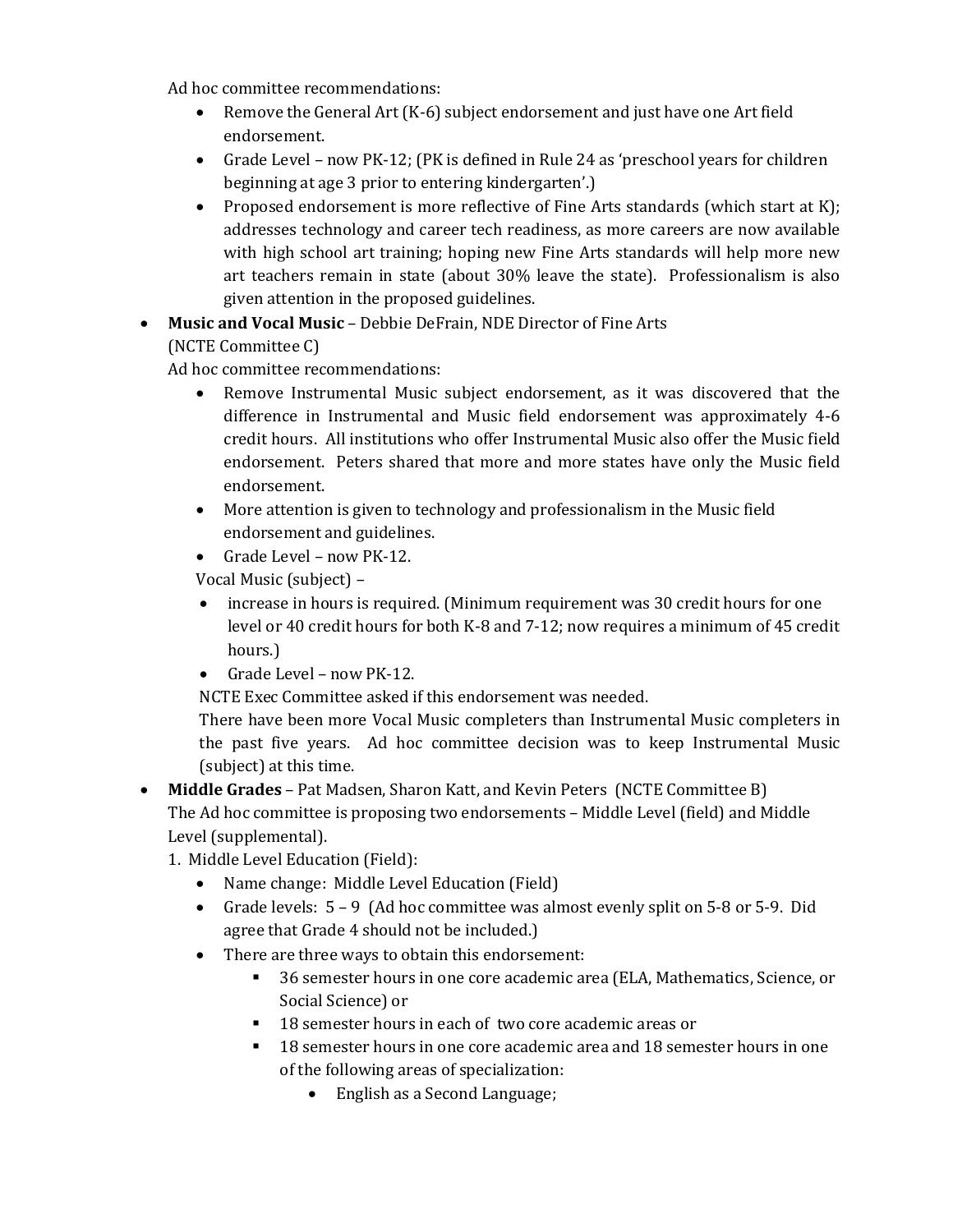- Reading and Writing; or
- Special Education, which includes any portion of Grades 5-9.

 Career Education endorsements are now 6-12, so no need to be included in the Middle Level endorsement. The ad hoc committee also determined, after considerable discussion, to remove Art, Foreign/World Language, and Health and Physical Education as content areas, and to just leave the four core academic areas in the field endorsement.

This endorsement would require a Praxis II content test. There are two options, so a review committee would be called to determine which Praxis II Middle Level content test would be the best option for Nebraska. (Both options include the four core academic areas.)

The number of completers of this endorsement at the initial level has shown significant decline over the past five years.

- 2. Middle Level Education (supplemental):
	- Proposed new endorsement, designed to increase skills in working with middle level adolescents.
	- Grade levels: 5-9 (Ad hoc committee did not agree on 5-8 or 5-9.)
	- Would require a minimum of 18 semester hours of professional education related to middle level education.

Short discussion on middle level preparation—usually designed for students in grades 6-8.

- **Health Occupations** Ad Hoc Committee will be held in February or early March. No programs at this time; the new proposal will be making the endorsement a supplemental endorsement to science and a few others. Carol Ringenberg (NDE) will be the chair of the Ad Hoc Committee.
- **Special Education** has asked that an **Orientation & Mobility** endorsement be developed. Discussion will be held to determine if this would be a Special Services endorsement.
- **Religious Education** Endorsement report Pat Madsen Plan is to have a conference call with those institutions that offer the endorsement. No formal Ad Hoc committee will be called.
- **Curriculum Supervisor** and **Assessment Leadership** endorsements Ad Hoc will be scheduled for Summer, 2015.

## 3. NDE Updates

- New HEA Title II Regulations Katt. Proposed regulations came out in December from USDE. Accountability for higher education program will be tied to student growth. This is riddled with a plethora of problems for Nebraska and for many other states. Increased/higher admissions requirements for educator preparation. If states do not comply, the institutions in the state will lose their ability to get federal financial aid for candidates.
- Revised State Program Approval Process Madsen. Institutions involved in the pilot offsite review have made recommendations to further clarify the new changes and the guidance document manual.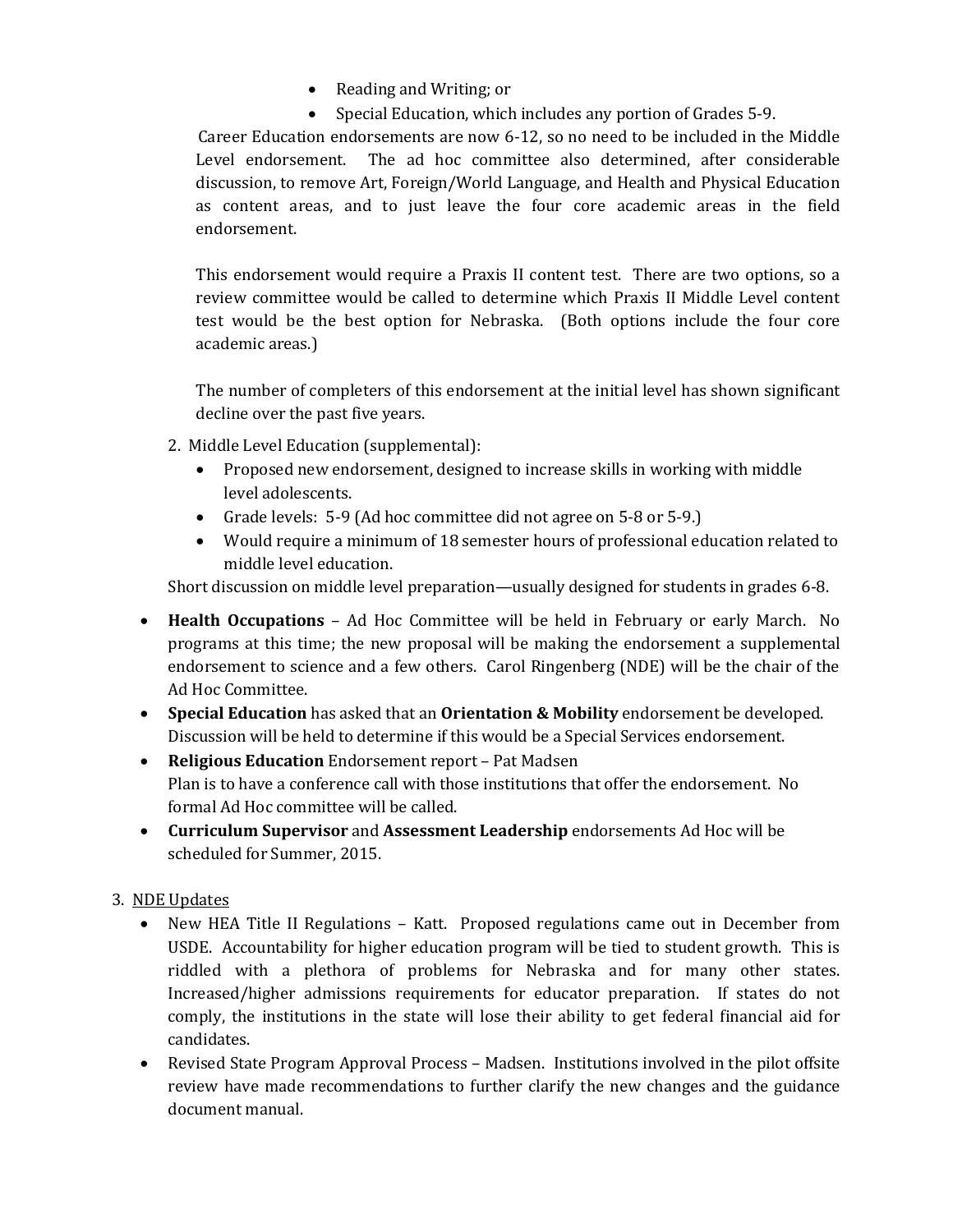• Other NDE Updates - Katt.

New USDE Equity Plan to address the impact of high minority and high poverty as it relates to unqualified or inexperienced staff—state must pull data and look for gaps and bring that information to stakeholder groups to identify gaps and develop strategies for improvements of those gaps; requires stakeholder input. Must show gaps (even if they are tiny). June 1 submission timeline. Discussion will be held during Standing Committee meetings at the March meeting.

Legislation of note that has been introduced regarding education –

LB 527 Excellence in Teaching – NSEA also supports this.

LB 526 Cleans up language in certificates/permits.

LB 185 Reactivates the Master Teacher statute.

LB 274 Re-establishes a Mentor Teacher program.

LB 239 Legislation that would create an Educator Effectiveness position at NDE.

LB 507 Requirements for content testing for special education candidates and certification of teachers.

LB 508 Requirements to be admitted to teacher preparation programs—3.0 GPA for admission to Teacher Education, ACT use in place of basic skills test, etc. There are many other bills related to education issues that have been introduced. Jankovich will invite Jay Sears (NSEA) to give a Legislative Update at the March meeting.

It was discussed that perhaps NCTE might need to do an 'educational session' for the NE Legislature Education Committee next year.

- NCTE Logo for letterhead or powerpoint presentations to 'brand' the organization; Jankovich and Alford will do further research and let the Executive Committee know within a few days.
- Early Childhood Buffet Early Childhood Institute and First Five are proposing a revision to Rule 21 to include new requirements for a provisional permit in Early Childhood Inclusive targeting those programs funded by the Early Childhood Endowment Cash Fund for those who have an associate's degree in ECE or Child Development. Susan Sarver (Buffet Institute; formerly at UNL) would like to discuss this with NCTE. She will be invited to give a short presentation during the Public Comments section of the March NCTE meeting.
- New timeline for NCTE Membership Roster Nominations proposed and approved. (Change is mainly because of retirements or changes in positions from April through July each year.)
- New Member Orientation October meeting.

## 4. Nominating Committee for President-Elect (To be presented at March NCTE Meeting, vote in June.)

President-Elect must be from Higher Education to keep the rotation correct. Nominating Committee must be composed of three members—one member from higher ed, one from teachers, one from administrators. Alford, Jankovich, and Adler volunteered to be the nominating committee. The committee will work together to obtain a President-Elect nominee for NCTE to present at the March NCTE meeting. Voting will be at the June meeting.

5. Program Approval